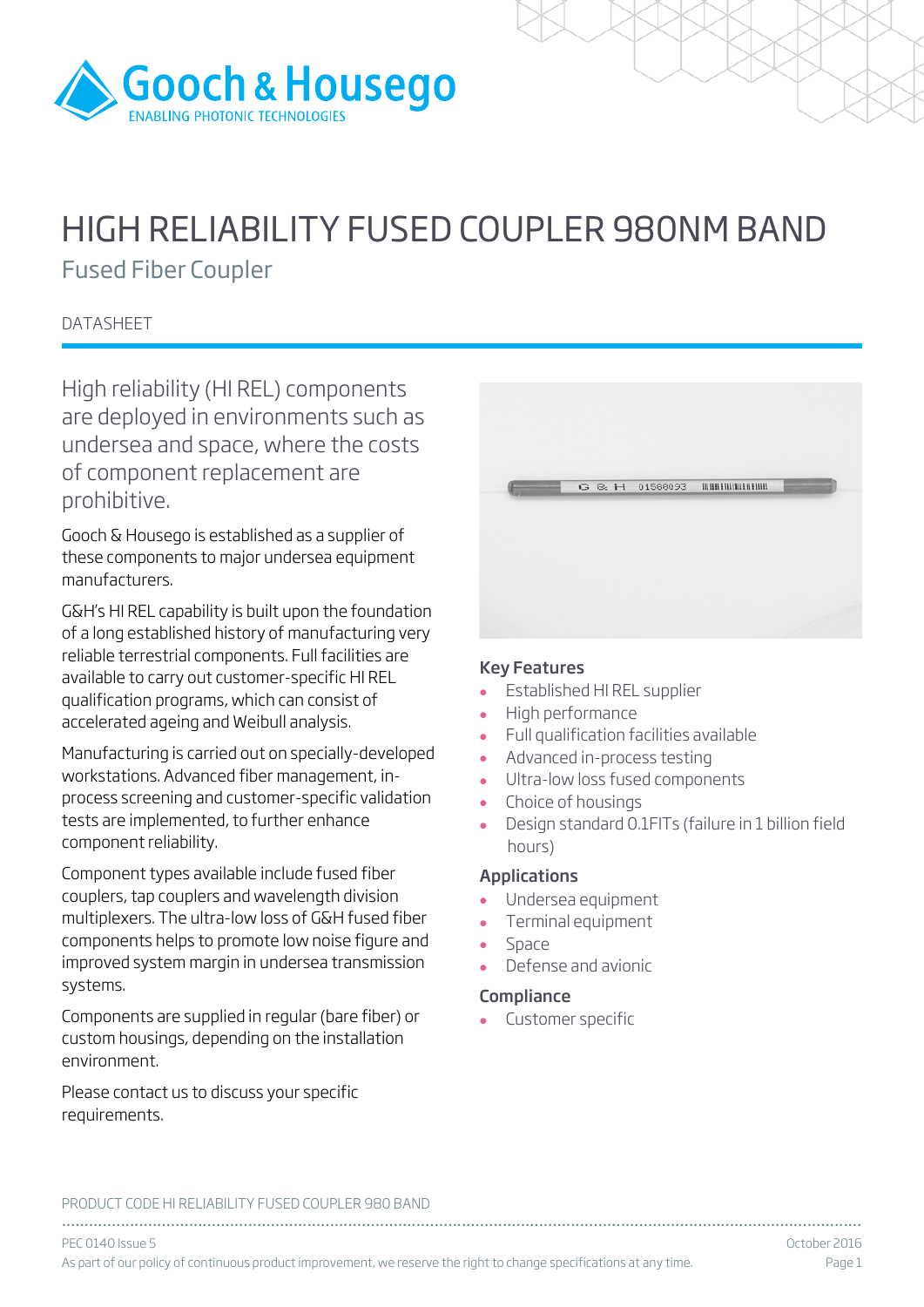## Optical Specifications

|                       |       | <b>Signal Path</b> |                              |             | <b>Tap Path</b>          |      |             |  |  |
|-----------------------|-------|--------------------|------------------------------|-------------|--------------------------|------|-------------|--|--|
| <b>Coupling Ratio</b> | Grade |                    | Insertion Loss $^{1,2}$ (dB) | $TDL3$ (dB) | Insertion $Loss1,2$ (dB) |      | $TDL3$ (dB) |  |  |
| Example <sup>4</sup>  |       | Min                | Max                          | Max         | Min                      | Max  | Max         |  |  |
| 5%                    | н     |                    | 0.50                         | 0.08        | 11.0                     | 15.2 | 0.15        |  |  |
| 10%                   | Н     |                    | 0.75                         | 0.08        | 8.5                      | 11.8 | 0.13        |  |  |
| 50%                   | н     | ノト                 | 3.6                          | 0.10        | 7.5                      | 3.6  | 0.10        |  |  |

................................................................................................................................................................................

1 Insertion loss over operating wavelength range and component life - not including PDL, TDL (25 years, typical service/storage conditions 40°C/60% RH).

2 In 2x2 couplers insertion loss is not specified for launch through second input port P4 (colored blue).

3 Change in insertion loss from -5 – +75ºC. Guaranteed by design.

4 Any coupling ratio available – contact G&H for specification of coupling ratios not listed.

| Parameter                            |         | <b>Specification</b>                                   |  |
|--------------------------------------|---------|--------------------------------------------------------|--|
| Operating wavelength range           | 960 nm  | $955 - 965$ nm                                         |  |
|                                      | 980 nm  | $975 - 985$ nm                                         |  |
|                                      | 1060 nm | $1055 - 1065$ nm                                       |  |
| Return loss/directivity <sup>1</sup> |         | 55 dB                                                  |  |
| Pigtail tensile load <sup>2</sup>    |         | 5 N                                                    |  |
| Optical power handling               |         | 4 W                                                    |  |
| Environmental qualification          |         | Component design to $0.1$ FIT Failures in $10^9$ hours |  |

1 Return loss is the ratio of power launched to power reflected for port P1. Directivity for the 2x2 component is the ratio of power launched to P1 to the power reflected to P4. Guaranteed by design.

2 Stripped fiber proof tested on rig to confirm strength.

#### PRODUCT CODE HI RELIABILITY FUSED COUPLER 980 BAND

| PEC 040 Issue 5                                                                                                     | October 2016 |
|---------------------------------------------------------------------------------------------------------------------|--------------|
| As part of our policy of continuous product improvement, we reserve the right to change specifications at any time. | Page 2       |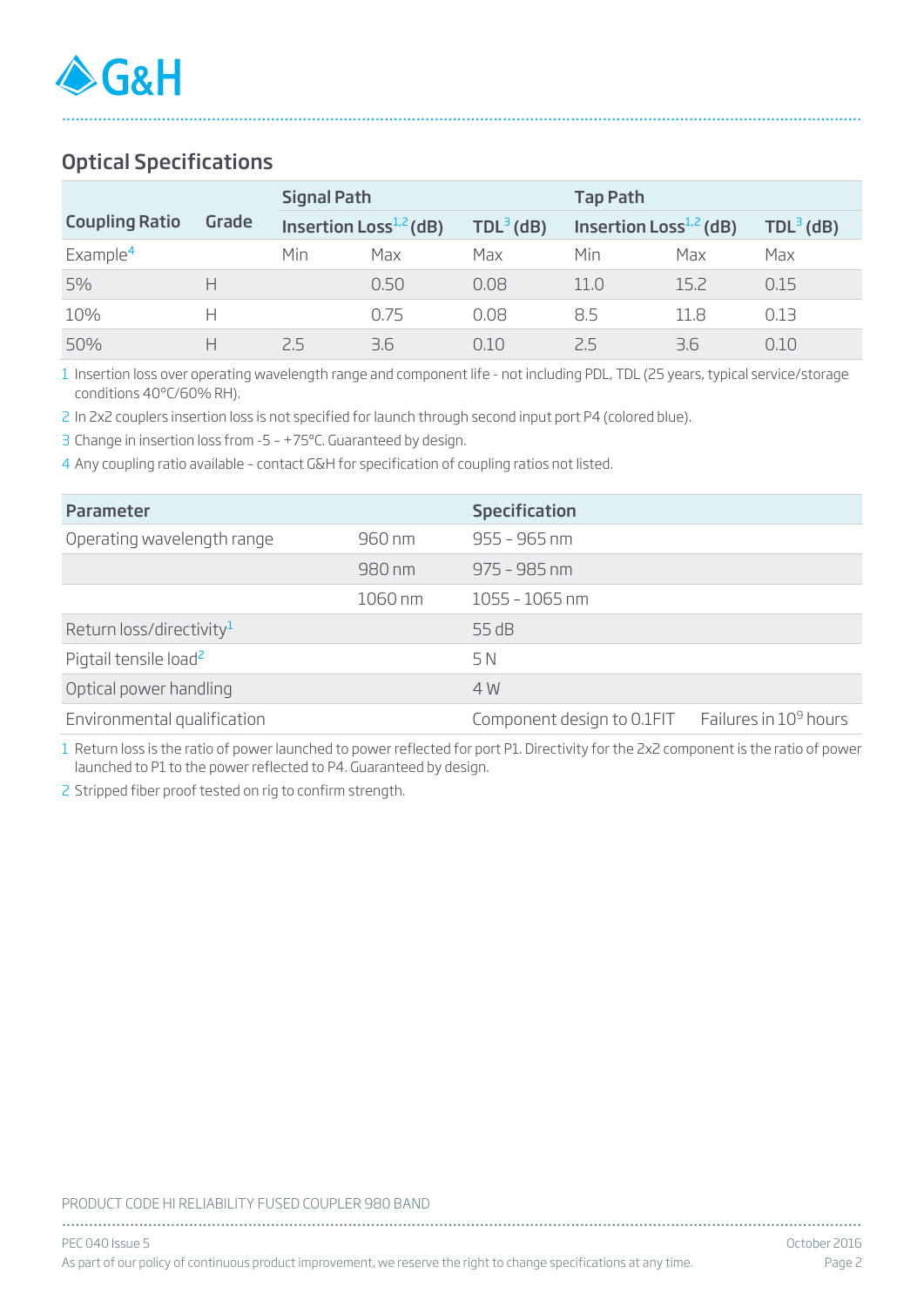

### Housing Option

| <b>Housing Code</b> | <b>Description</b> | Dimensions (mm)                                | Pigtail              |
|---------------------|--------------------|------------------------------------------------|----------------------|
|                     | Regular            | $3.0 \, (\emptyset) \times 50 \, (\mathsf{L})$ | Primary-coated fiber |

................................................................................................................................................................................

### Configuration



#### PRODUCT CODE HI RELIABILITY FUSED COUPLER 980 BAND

| PEC 040 Issue 5                                                                                                     | October 2016 |
|---------------------------------------------------------------------------------------------------------------------|--------------|
| As part of our policy of continuous product improvement, we reserve the right to change specifications at any time. | Page 3       |